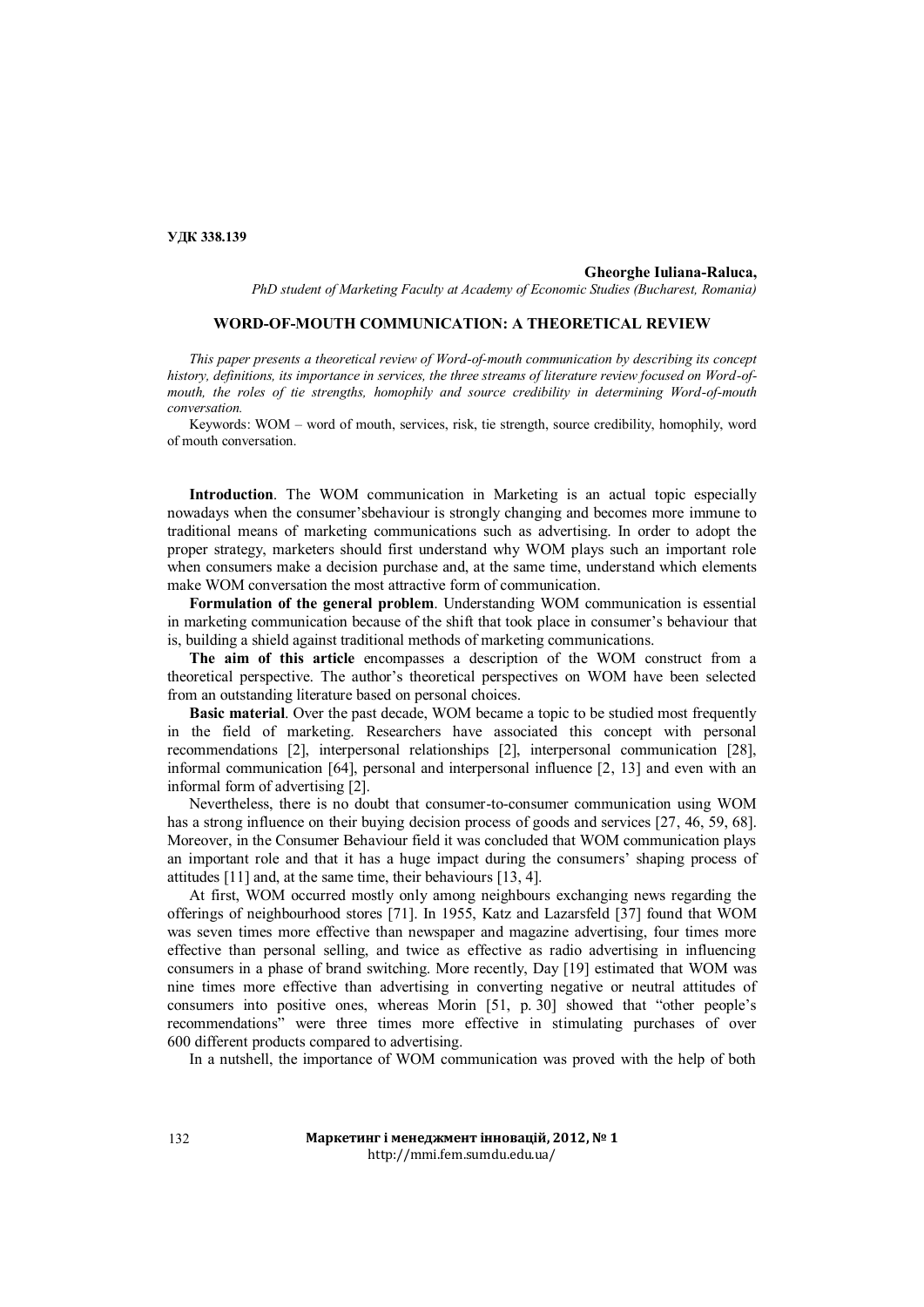experiments and their results showing the powerful intensity of the WOM concept.

In fact, the vast majority of researchers suggested that favorable WOM is considered to be a product success factor [19, 37, 36, 40, 52] and is the most efficient way of attracting and make customers become loyal [22].

As such, one might conclude that it is the world's most effective but the least understood marketing strategy [47], even if it was studied several times in different backgrounds. Marketers are particularly becoming more interested in understanding WOM because, as it was shown before, traditional forms of communication appear to be losing ground.

WOM concept was defined several times as being an informal and non-commercial form of person-to-person conversation between a communicator and a receiver regarding a brand, a product, an organization, or a service [1, 3, 16] or/and between the actual or potential consumer and other people such as product/service providers, independent experts, family and friends [34] as shown in Table 1 and occasionally, as a post-purchase cause. The term *informal* suggests that the WOM communication is not a form of manipulation and, at the same time, independent of certain organizations [64] and, in addition, is not organized in an official manner [58]. Still, there is a single author [33] who considered WOM a formal method of communication.

WOM communication usually takes the shape of face-to-face or by phone methods of communications [64] and, respectively, is classified depending on the means the consumers are using, into impersonal and personal sources. Friends, family, acquaintances, colleagues are considered to be personal sources of recommendations [13, 22] while, columns, articles and commentary made by journalists, columnists, consumers, experts found in newspapers, magazines, on-topic publications, online discussion forums and expert systems [63] are recognized as being impersonal sources of recommendations.

| <b>Author/Researcher</b>        | <b>Definition</b>                                                          |
|---------------------------------|----------------------------------------------------------------------------|
| Arndt, 1967 [2, p.3]            | [WOM] is defined as oral, person to person communication between a         |
|                                 | receiver and a communicator whom the receiver perceives as non-            |
|                                 | commercial concerning a brand, a product, or a service                     |
| Richins, 1983 [59, p.17]        | the WOM communication was defined as the act of telling at least one       |
|                                 | friend or acquaintance about the dissatisfaction                           |
| 1987<br>Reingen,<br>Brown and   | the WOM exists at the macro level of inquiry (flows of communication       |
| [13, p.350]                     | across groups) as well as the micro level (flows within dyads or small     |
|                                 | groups)                                                                    |
| Higie et al., 1987 [35, p. 459] | "conversations motivated by salient experiences are likely to be an        |
|                                 | important part of information diffusion"                                   |
| Singh, 1990 [65, p. 1]          | telling others about the unsatisfactory experience (that is, negative WOM) |
| Bone, 1992 [10, p. 579]         | WOM communication is conceptualized herein as a group phenomenon -         |
|                                 | an exchange of comments, thoughts, and ideas among two or more             |
|                                 | individuals in which none of the individuals represent a marketing source  |

| <i>Table 1</i> – Definitions of WOM communication |  |
|---------------------------------------------------|--|
|---------------------------------------------------|--|

Despite the fact that the vast majority of studies regarding WOM communication were conducted in the environment of goods, in the author's perspective, WOM is more important and relevant for service consumers [4, 24, 44] because services are difficult to evaluate prior to purchase [72] and are perceived as being highly risky [30, 52]. Consumers will engage in WOM conversation with the purpose of gaining more information that will eventually reduce the risk and help them understand the service prior to consumption [12]. Murray [52] actually

133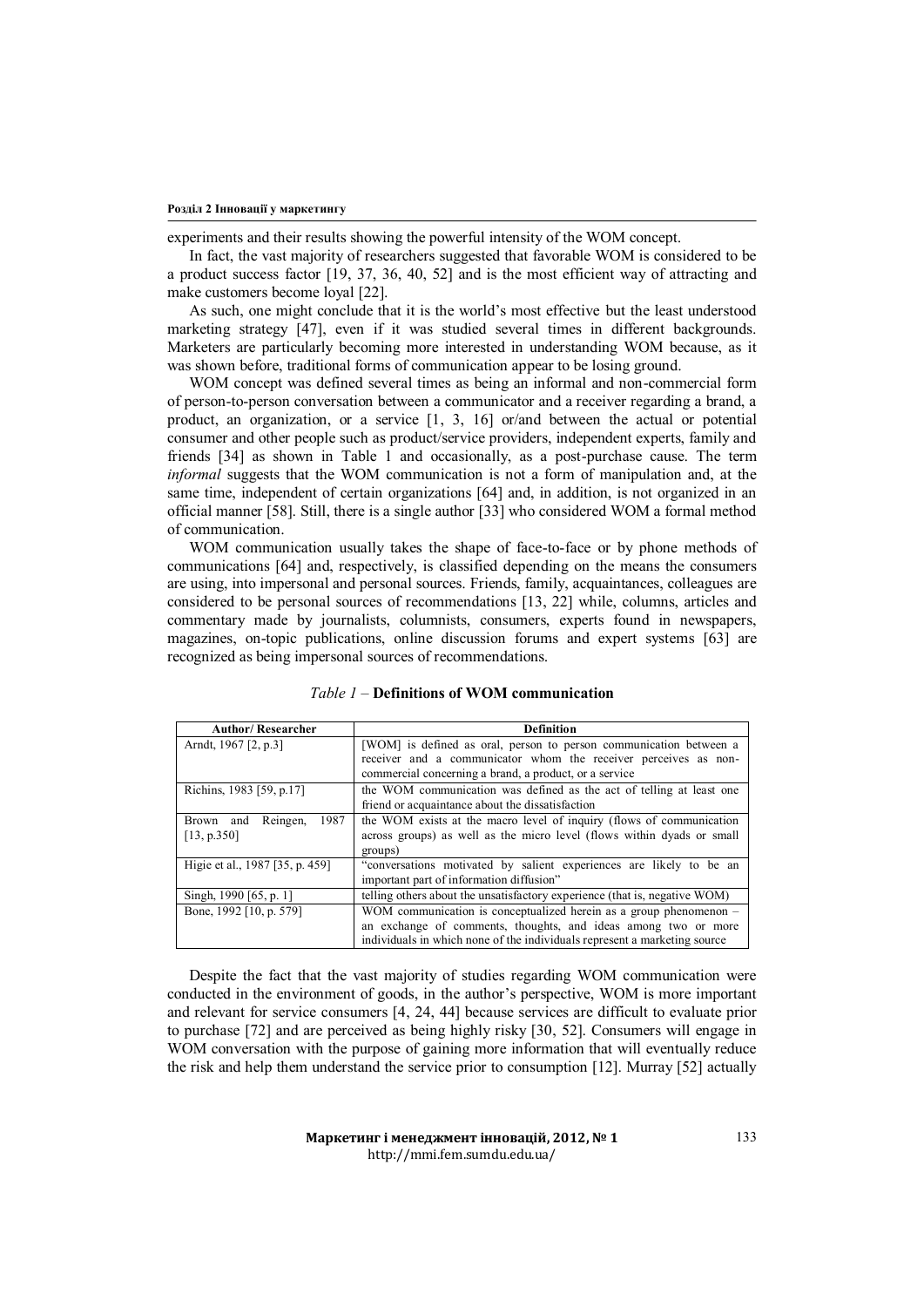confirms that service consumers, first think of asking for an opinion before making the service purchase decisions. However, Roselius [61] mentioned that consumers find WOM communications as a useful strategy in reducing most types of risk. As a consequence, service consumers rely on the opinions of other consumers when forming expectations and evaluate the service [4, 54].

For example, in the services industry, due to the characteristics of services, consumers make evaluations using three criteria. Nelson [53], on one hand, proposed the search qualities of the service as a first criterion to be taken into account. The search qualities of a service are described by the attributes of the service that can be determined prior to purchase. And, on the other hand, Nelson [53] mentioned the experience qualities of the service which encompass the attributes of the service that can be ascertained during the consumption after the acquisition. Darby and Karni [18] considered a third criterion, the credence qualities which are very hard to evaluate. Even if the consumers cannot easily evaluate the credence qualities of a service, they turn to the reputation criterion [7]. Harrison-Walker [31, p.62] labeled services that are both high in experience and credence qualities as being "natural candidates for WOM communication among consumers".

For instance, in the case of professional services, many providers rely on informal information channels such as WOM [57] because they are high in experience and credence [1]. Professional service providers such as physicians, lawyers, certified public accountants are believed to win their clients through WOM referrals [13] due to their highly customized service delivery and the high degree of judgments when satisfying customer needs [43, p. 30]. Given the service requirements, it would not be clear what the outcomes might be.

Some studies conducted on WOM effectiveness suggested that strong and positive WOM is associated with client's level of trust [6] with service quality [55], satisfaction [1], perceived value [32], relationship quality [9] and ultimately, with clients' intention to purchase [17]. Other studies focused on the effectiveness of WOM but from a change in others' expectations [70, 72] and attitudes perspectives [19, 67].

Actually, the existing literature concentrates on better understanding the antecedents and consequences that determined WOM, while defining three streams [20]:

 $-$  the first stream concentrates on the reasons why consumers actively spread the word about certain services or products they have experienced linked to satisfaction or dissatisfaction [1; 59];

- the second stream focuses on understanding in depth more the information-seeking behaviors of the consumers when they rely only on WOM communications more than on other sources of information and under what circumstances. Research made in this area emphasized that consumers with little or no expertise in a product category [26, 27], who perceive [4, 40] and are deeply involved in decision-making and purchase [5] are supposed to seek for others' opinions more frequently;

 $-$  the third stream analyzed the reasons why certain personal sources of information are more likely to exert more influence than others. Researchers have identified the following factors that have influenced WOM communications: tie strength [13, 25], demographic similarity or homophily [13] or perceptual affinity [27] a nd source expertise or source credence [4, 27].

*Tie strength* 

WOM communication usually takes place within a social relationship context that might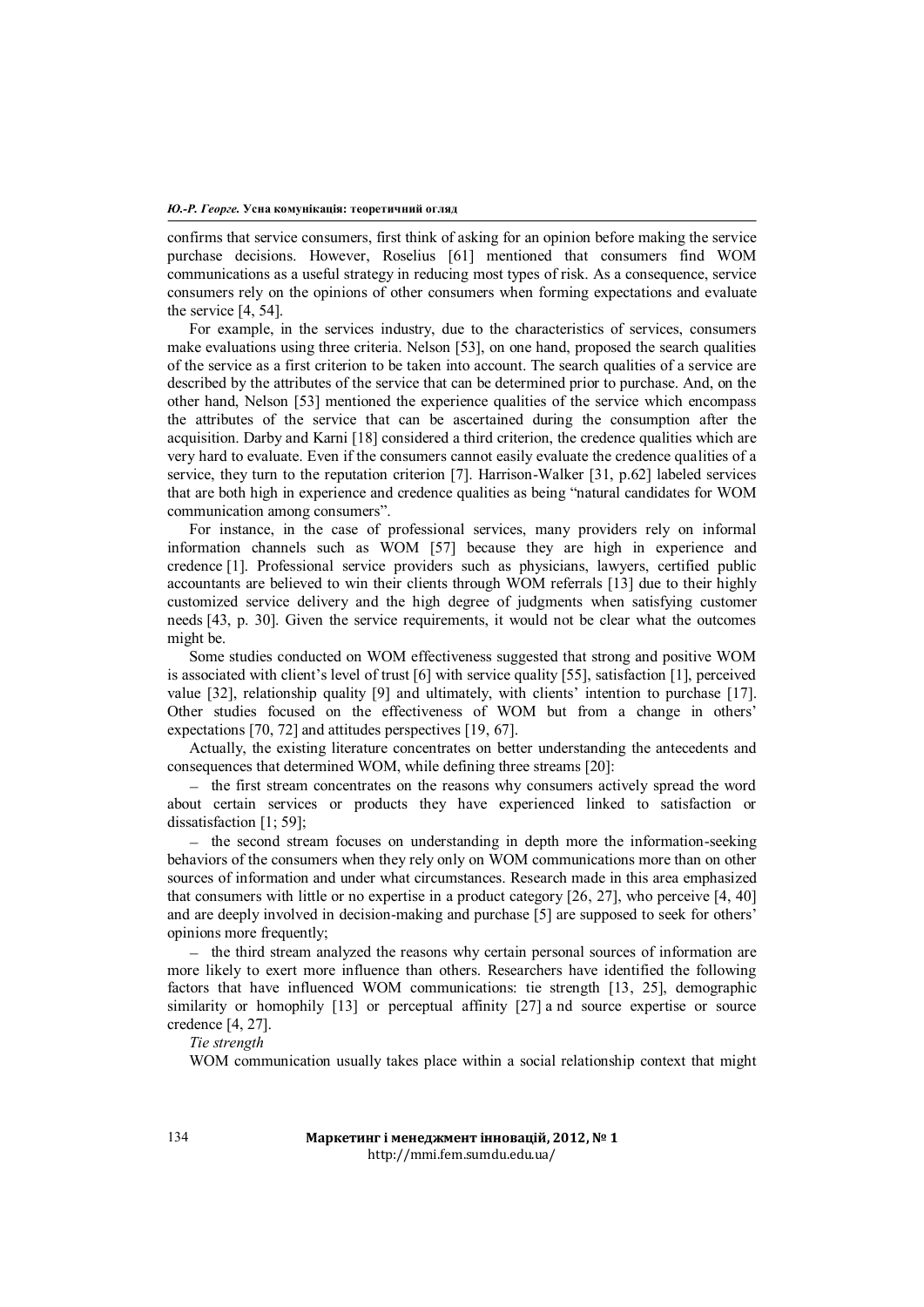be characterized by the closeness of the relationship established between the information seeker and the source named "tie strength" [50, 22, 12]. Tie strength is considered to be a multidimensional construct representing "the strength of the dyadic interpersonal relationships in the context of social networks" structures [50, p. 79]. Furthermore, the concept of the tie strength can be characterized by the closeness, intimacy, the association and support in a relationship [25]. As a consequence, the tie may range from strong to weak depending on several other aspects such as the types of resources, the persons in the dyad exchange, the frequency and the intimacy of the exchanges [45].

The author considers that tie strength influence the information flows: strong ties that bind individuals make them interact more frequently and exchange more information [13] and have greater influence on the receiver due to the frequency of social contacts among strong tied individuals [4]. However, strong ties are perceived to have a positive impact on the decision making within a dyad [42].

In brief, strong ties are characterized by [69, p. 57]:

a) "a sense that the relationship is intimate and special, with a voluntary investment in the tie and a desire for companionship with the partner;

b) an interest in frequent interactions in multiple contexts;

c) a sense of mutuality of the relationship, with the partner's needs known and supported".

*Homophily or demographic similarity* 

Homophily [13] is the concept that describes the composition of a group regarding issues such as to what extent pairs of individuals are similar when analyzed from age, gender, education or lifestyle perspectives [60].

Moreover, people who are alike [48] have the tendency to interact more often and communicate more easily with persons closer to them in age, sex and social status [13]. This alike principle, known actually as the *"like me" principle* [41], facilitates the flow in information and push individuals to greater interpersonal attraction, trust and understanding towards other similar individuals like them. Thus, individuals affiliate with others who are sharing similar interests and face similar situations [62]. The stronger the social tie connecting two individuals, the more is increased the similarity between them [49; 29].

Despite homophiles connections, heterophilus communicationshappening between nonsimilar individuals such as acquaintances may facilitate the flow of information between diverse segments of individuals in a social system [60]. Thus, the author concluded that, in certain situations, individuals prefer to receive advice from other individuals that are outside their immediate social circle due to the fact that these sources of information are exposed to a wider area of expertise.

*Source credibility*

Source credibility is composed by two constructs: source expertise and source bias [14, 8]. Source expertise is the perception upon the competence of the source that provides the information. Source bias refers to the possible incentives that can be observed in the source's information [23, 56, 21]. A source is considered credible and perceived as such when it possesses greater expertise and is less biased.

The individuals who present positive homophily and tie strength are assumed to be more persuasive when communicating a message [23]. When faced with a message, consumers will try to discover whether the message is accurate in representation and credible [15, 38, 39].

**Conclusions and further research.** Even if WOM is known to be a powerful force in the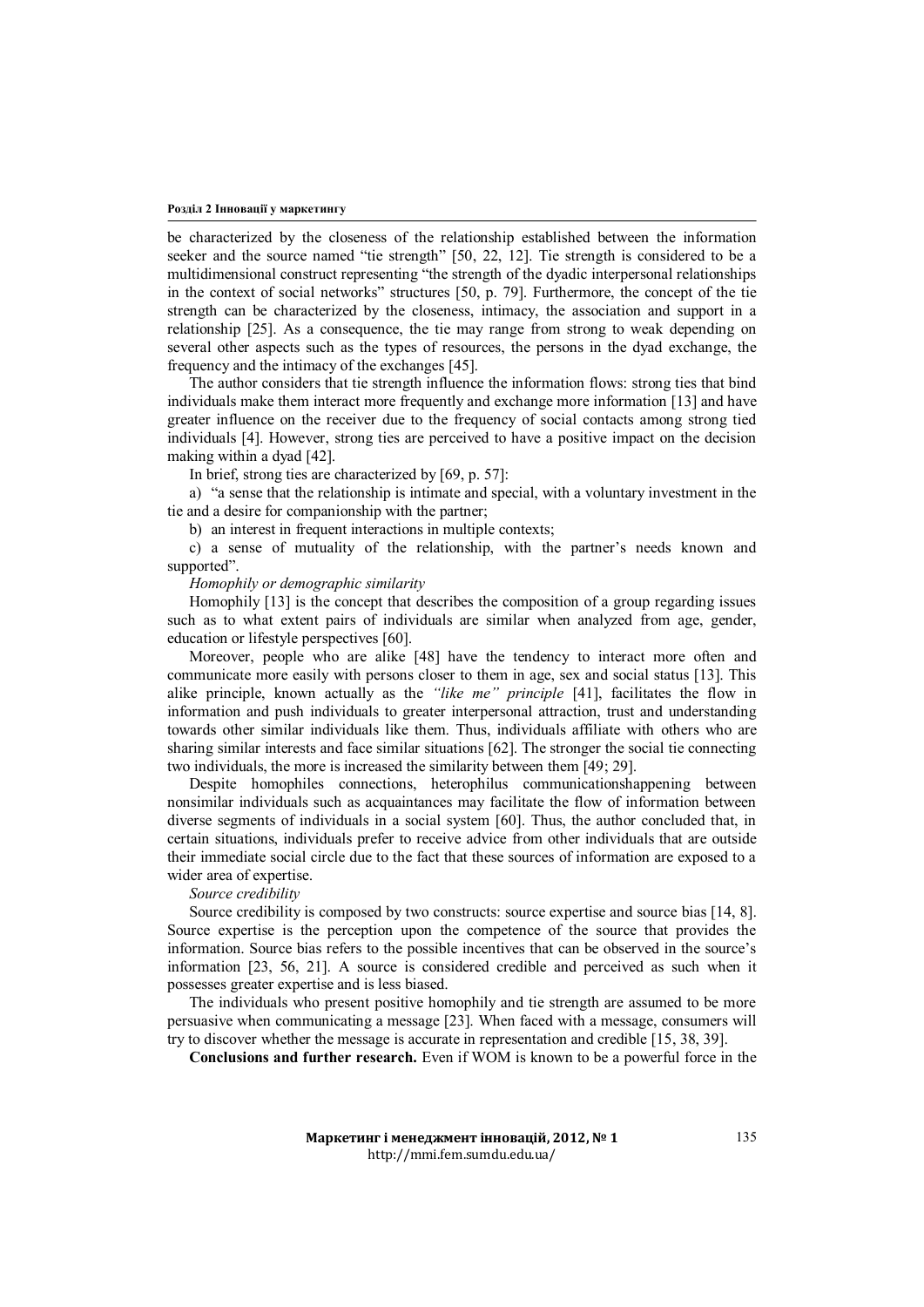Marketing field and many studies have been conducted on this topic, still there are unclear points that need to be analyzed regarding WOM communication. Apart from the history and the factors that influence WOM, it is required to go deeper into the issue.

The Internet, as well as the advanced technology, contributed to the changes that took place in consumer's behavior that used to spread offline WOM. Hence, a new concept evolved and was adopted; electronic WOM which is similar to offline WOM but the chosen means of communication are the electronic ones.

Further research should focus on electronic WOM which, in the author's opinion, might be analyzed easily using social media networks such as Facebook, because they have similar characteristics with the offline WOM process: spreading the word to a known circle of friends, posting reviews and comments or replies within the circle of friends, discuss issues encountered while acquiring a service/product, recommend and even share post-purchase online impressions.

1. Anderson E.W. Customer Satisfaction and word of mouth / E.W. Anderson // Journal of Service Research. – 1998. – № 1, Vol. 1. – Р. 5-17.

2. Arndt J. Word-of-mouth advertising: a review of the literature / J. Arndt. – New York : The Advertising Research Foundation Inc, 1967.

3. Arndt J.A. Selecting processes in word of mouth / J.A. Arndt // Journal of Advertising Research. – 1968. – Vol. 8. – Р. 19-22.

4. Bansal H.S. Word-of-mouth processes within a service purchase decision context / H.S. Bansal, P.A. Voyer // J Serv Res. – 2000. – № 2, Vol. 3. – Р. 166-177.

5. Beatty S. External search effort: an investigation across several product categories / S. Beatty, S. Smith // Journal of Consumer Research. – 1987, Vol. 14. – pp. 83-95.

6. Bergeron J. Les déterminants de la fidélité des clients commerciaux dans l'industrie bancaire canadienne / J. Bergeron, L. Ricard, J. Perrien // Canadian Journal of Administrative Sciences. – 2003. –  $N<sub>2</sub>$  2, Vol. 20. − Р. 107-120.

7. Bharadwaj S.G. Sustainable competition advantage in services industries: a conceptual model and research prepositions /, S.G. Bharadwaj, P.R. Varadarajan, , J. Fahy // Journal of Marketing. – 1993. – № 4, Vol. 57. – pp. 83-99.

8. Birnbaum M.H. Source credibility in social judgment: bias, expertise and the judge's point of view / M.H. Birnbaum, S.E. Stegner // Journal of Personality and Social Psychology. – 1979. – Vol37. – Р. 48-74.

9. Boles J.S. Business relationships: an examination of the effects of buyer-salesperson relationships on consumer retention and willingness to refer and recommend / J.S. Boles, H.C. Barksdale, J.T. Johnson / Journal of Business and Industrial Marketing. – 1997. – №12. – Р. 248-258.

10. Bone P.F. Determinants of WOM communication during product consumption / P.F. Bone // Advances in Consumer Research. – 1992. – № 19. – Р. 579-583.

11. Bone P.F. Word-of-mouth effects on short-term and long-term product judgments / P.F. Bone // J Bus Res. – 1995. – Vol. 32. – Р. 213-224.

12. Bristor J.M. Enhanced explanations of word of mouth communications: the power of relationships, in Hirschman, E.C. / J.M. Bristor // Research in consumer behavior. – Greenwich : JAI, 1990. – Р. 51-83.

13. Brown J.J. Social ties and word-of-mouth referral behavior / J.J. Brown, P.H. Reingen // Journal of consumer research. – 1987. – № 3, Vol. 14. – Р. 350-362.

14. Buda R. Consumer product evaluation: the interactive effect of message framing, presentation order, and source credibility / R. Buda, Y. Zhang // Journal of product and brand management. – 2000. – Vol. 9. – P. 229-242.

15. Buda R. The interactive effect of message framing, presentation order, and source credibility on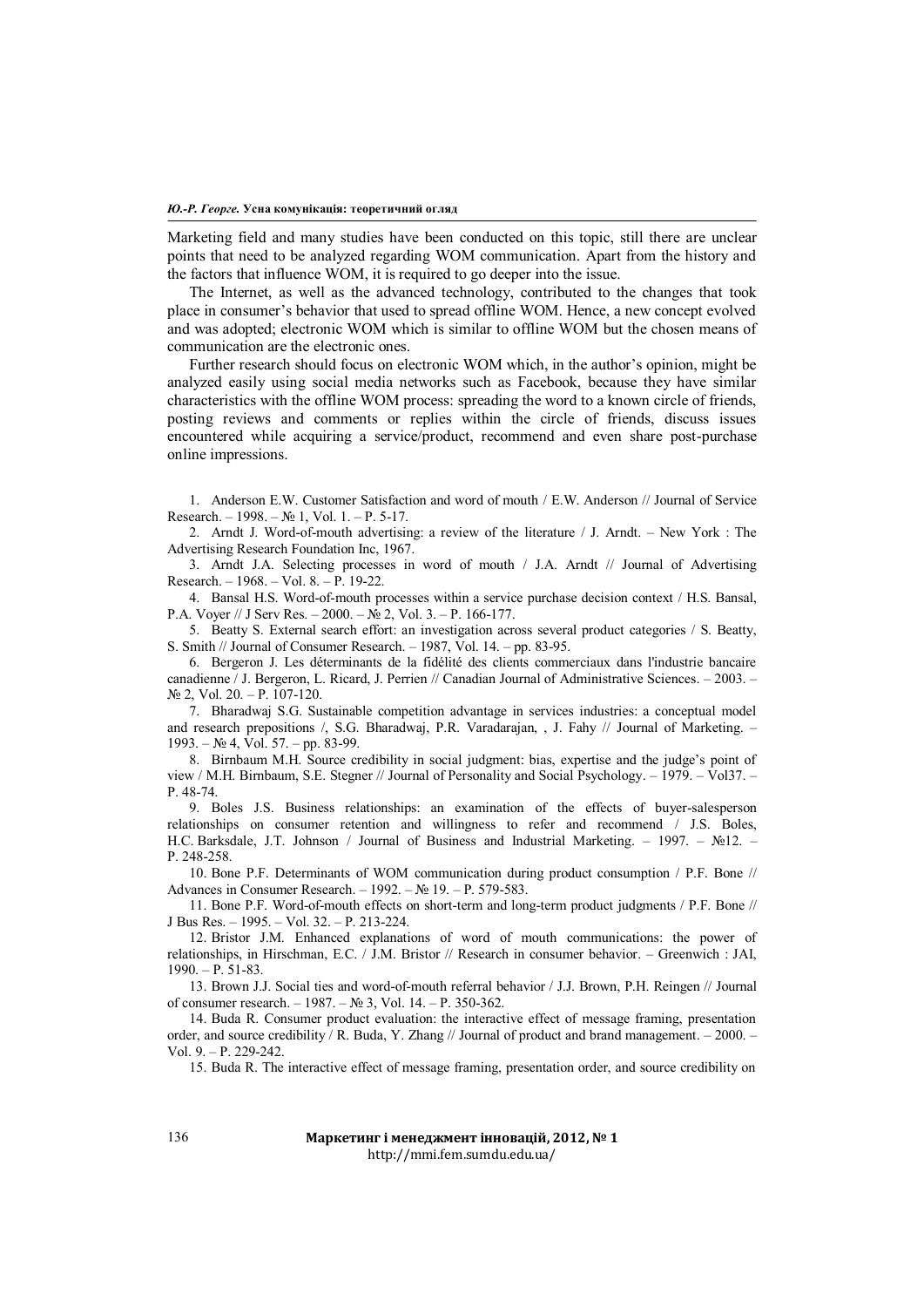recruitment practices / R. Buda // International journal of management. – 2003. – Vol. 20. – Р. 156-163.

16. Buttle F. Word of mouth: understanding and managing referral marketing / F. Buttle // Journal of strategic marketing. – 1998. – Vol. 6. – Р. 241-254.

17. Crocker K.E. The influence of the amount and type of information on individuals' perception of legal services / K.E. Crocker // Journal of the academy of marketing science. – 1986. –  $\mathbb{N}_2$  4, Vol. 14. – Р. 18-27.

18. Darby M.R. Free competition and the optimal amount of fraud / M.R. Darby, E. Karni // Journal of law and economics. – 1973. – Vol. 16. – Р. 67-86.

19. Day G.S. Attitudechange, media and word of mouth / G.S. Day // Journal of advertising research. – 1971. – № 6, Vol. 11. – Р. 31-40.

20. De Bruyn A. A multi-stage model of WOM influence through viral marketing / A. De Bruyn, G.L. Lilien // Intern J of Research Marketing. – 2008. – Vol. 25. – Р. 151-163.

21. DeZoort F.T. Audit committee member support for proposed audit adjustments: a source credibility perspective / F.T. DeZoort, D.R. Hermanson, R.W. Huston // Auditing: a Journal of practice and theory. – 1993. – Р. 189-205.

22. Influences on consumer use of wom recommendation sources / [Duhan D.F., Johnson S.D., Wilcox J.B., Harrell G.D.] // Journal of the Academy of Marketing Science. – 1997. –  $\mathcal{N}$  4, Vol. 25. – Р. 283-295.

23. Eagly A.H. The psychology of attitudes / A.H. Eagly, S. Chaiken. – Forth Worth, Harcourt Brace Javanovich. – 1993.

24. East R. The relative incidence of positive and negative wom: a multi-category study / R. East, K. Hammond, M. Wright // International Journal of Research in Marketing. – 2007. – Vol. 24. – Р. 175-184.

25. Frenzen J.K. Structure, cooperation, and the flow of market information / J.K. Frenzen. K. Nakamoto // Journal of Consumer Research. – 1993. – Vol. 20. – Р. 360-375.

26. Fuse D. A typology of individual search strategies among purchasers of new automobiles / D. Fuse, G. Punj, D.W. Stewart // Journal of Consumer Research. – 1984. – Vol. 10. – Р. 417-431.

27. A dyadic study of interpersonal information search / Gilly M.C., Graham J.L., Wolfinbarger M.F., Yale L.J. // J Acad Mark Sci. – 1998. – № 2, Vol. 26. – Р. 83-100.

28. Godes D. Using online conversations to study word-of-mouth communication / D. Godes, D. Mayzlin // Marketing Science. – 2004. – № 4, Vol. 23. – Р. 545-560.

29. Granovetter M. Getting a job: a study of contract and careers / M. Granovetter. – Cambridge : Harvard University Press. – 1974.

30. Guseman D.S. Risk perceptions and risk reduction in consumer services, in Donnelly, J.H. and George, W.R., Marketing of services / D.S. Guseman. – Chicago : American Marketing Association, 1981. – Р. 200-204.

31. Harrison-Walker L.J. The measurement of WOM communication and an investigation of service quality and consumer commitment as potential antecedents / Harrison-Walker L.J. // Journal of Service Research. – 2001. – Vol. 4. – Р. 61-75.

32. Hartline M.D. Employee performance cues in a hotel service environment: influence on perceived service quality, value and WOM intentions / M.D. Hartline, K.C. Jones // Journal of Business Research. – 1996. – Vol. 35. – Р. 207-215.

33. Haywood K.M. Managing WOM communications / K.M. Haywood // The Journal of Services Marketing. – 1989. – № 2, Vol. 3. – Р. 55-67.

34. Helm S. Referral potential- potential referrals. An investigation into customers' communication in service markets, Track 1- Market relationships / S. Helm, J. Schlei // Proceedings  $27<sup>th</sup>$  EMAC Conference, Marketing research and practice, 1998. – Р. 41-56.

35. Higie R.A. Types and amount of WOM communications about retailers / R.A. Higie, L.F. Feick, L.L. Price // Journal of Consumer Research. – 1987. – № 4, Vol. 17. – Р. 454-462.

36. Katona G. A study of purchasing decisions, in Consumer behavior the dynamics of consumer reaction, Clark, L.H. / G. Katona, E. Muller. – New York : New York University Press, 1954. – Р. 30-87.

37. Katz E. Personal influence / E. Katz, P.F. Lazarsfeld. – Glencoe : Free Press, 1955.

38. Kelly H.H. Attribution theory in social psychology, in D. Levine (Ed.) / H.H. Kelly // Nebraska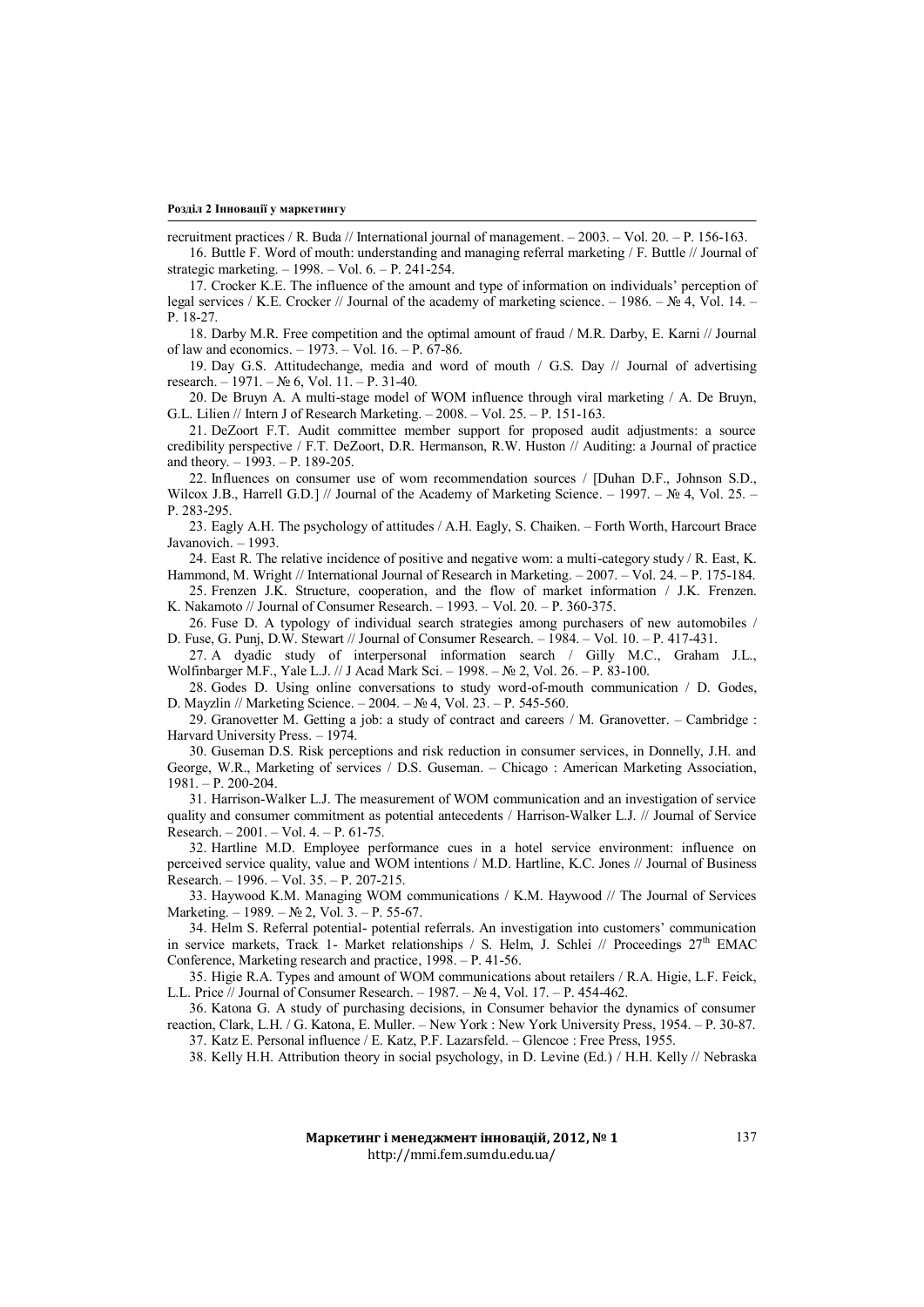#### *Ю.-Р. Георге.* **Усна комунікація: теоретичний огляд**

Symposium on Motivation. – Lincoln : University of Nebraska Press, 1967.

39. Attribution: perceiving the causes of behavior / [Jones E.E., Kanouse D.E., Kelly H.H., Nisbett R.E., Valins S., Weiner B. (Eds.)] // Attribution: perceiving the causes of behavior. – Norristown : General Learning Press, 1972.

40. Kiel G.C. Dimensions of consumer information seeking behavior / Kiel G.C. Layton R.A. // Journal of Marketing Research. – 1981. – Vol. 18. – Р. 233-239.

41. Laumann E. Prestige and association in an urban community / Laumann E. – Indianapolis : Bobbs-Merrill, 1966.

42. Leonard-Barton D. Experts as negative opinion leaders in the diffusion of a technological innovation / D. Leonard-Barton // Journal of Consumer Research. – 1985. – Vol. 11. – Р. 914-926.

43. Lovelock C. Services Marketing / C. Lovelock. – Englewood Cliffs : Prentice Hall, 1991.

44. Mangold G.W. WOM communication in the service marketplace / G.W. Mangold, F. Miller, G.R. Brockway // Journal of Services Marketing. – 1999. –  $N_2$  1, Vol. 13. – P. 73-89.

45. Marsden P.V. Measuring tie strength / P.V. Marsden, K.E Campbell // Social forces. – 1984. – Vol. 63. – Р. 482-501.

46. Maxham J.G. A longitudinal study of complaining customer's evaluations of multiple service failures snd recovery efforts / J.G. Maxham, R.G. Netemeyer // J Market. – 2002. – № 4, Vol. 66. – Р. 57-71.

47. Misner I.R. The world's best known marketing secret: building your business with WOM marketing / I.R. Misner. – Austin : Bard Press, 1999.

48. McPherson M. Birds of a feather: Homophily in social networks / M. McPherson, Smith-Lovin, J.M. Cook // Annual review of sociology.  $-2001$ .  $-$  Vol. 27.  $-$  P. 415-444.

49. McPherson J.M. Homophily in voluntary organizations: status, distance and the composition of face-to-face groups / J.M. McPherson, L. Smith-Lovin // American Sociology Review. – 1987. – Vol. 52. – Р. 370-379.

50. Money R.B. Explorations of national culture and WOM referral behavior in the purchase of industrial services in the United States and Japan / R.B. Money, M.C. Gill, J.L. Graham // Journal of marketing. – 1998. – Vol. 62. – Р. 76-87.

51. Morin S.P. Influentials advising their friends to sell lots of high-tech gadgetry / S.P. Morin // Wall street journal. – 1983. – Vol. 28. – Р. 30.

52. Murray K.B. A test of services marketing theory: consumer information acquisition activities / K.B. Murray // Journal of Marketing. – 1991. – Vol. 55. – Р. 10-25.

53. Nelson P. Information and consumer behavior / P Nelson // Journal of Political Economy. – 1970. – № 20, Vol. 78. – Р. 311-329.

54. Oliver R.L. Satisfaction. A behavioral perspective on the consumer / R.L. Oliver. – New York : McGraw-Hill, 1997.

55. Parasuraman A. SERVQUAL: a multiple item scale for measuring consumer perceptions of service quality / A. Parasuraman, V.A. Zeithaml, L.L. Berry // Journal of Retailing. – 1988. – № 1, Vol.  $64 - P$ . 14-40.

56. Perloff R.M. The dynamics of persuasion / R.M. Perloff. – Lawrence : Erlbaum Associates, 1993.

57. Reingen P.H. Analysis of referral networks in marketing: methods and illustration / P.H. Reingen, J.B. Kernan // Journal of Marketing Research. – 1986. – Vol. 23. – Р. 370-376.

58. Rey-Debove F. Le nouveau petit Robert: dictionnairealphabetique et analogique de la langue francaise / F. Rey-Debove, A. Rey. – Paris : Editions le Robert, 2007.

59. Richins M. Negative word of mouth by dissatisfied customers: a pilot study / M. Richins // J Market. – 1983. – № 1, Vol. 47.

60. Rogers E. Diffusion of innovations / E. Rogers. – New York : Free Press, 1983.

61. Roselius T. Consumer rankings of risk reduction methods / T. Roselius // Journal of Marketing. –  $1971. - N<sub>2</sub> 1$ , Vol. 35. – P. 56-61.

62. Schacter S. The psychology of affiliation: experimental studies of the source of gregariousness / S. Schacter. – Stanford : Stanford University Press, 1959.

### **Маркетинг і менеджмент інновацій, 2012, № 1** http://mmi.fem.sumdu.edu.ua/